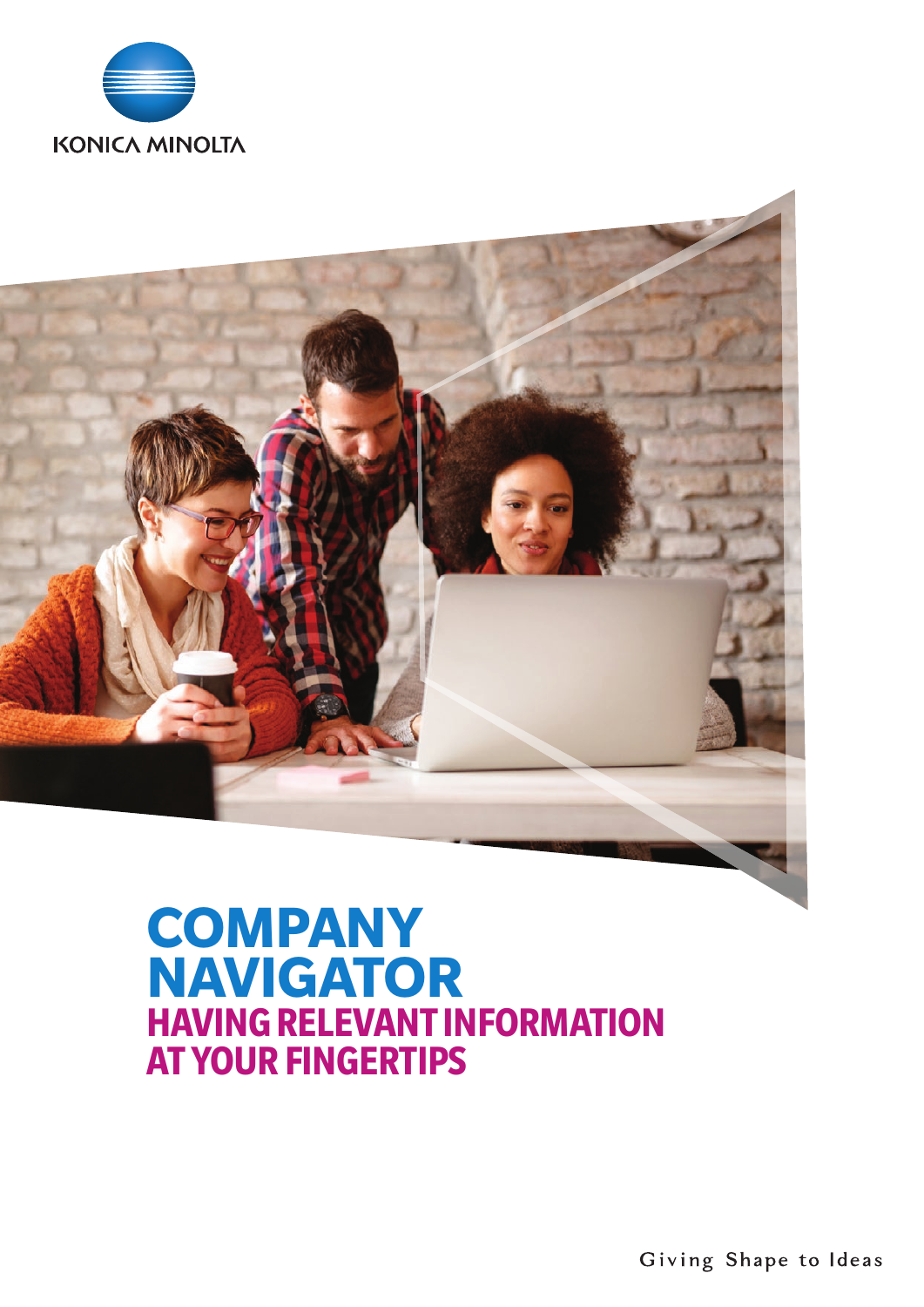

# **COMPANY NAVIGATOR your enterprise game-changing search platform**

#### **You know that piece of data you're looking for is somewhere. But you can't remember where.**

- **• Where isitstored?**
- **• Who did itcome from?**
- **• Chatin Teams? Slack or Asana?**
- **• Wasit an email attachment?**
- **• A documentshared elsewhere?**
- **• Isitstored locally, in your personal cloud, or in shared folder?**

**How many of these problems are you facing daily?**

#### **From nowon, you have Company Navigator: your enterprise game-changing search platform.**

Seamlessly extracting meaningful information from any knowledge base, Company Navigator helps you find anything in the midst of exponentially growing digital data, even the documents you did not know existed.

### **Mapping the connections. Managing unstructured data.**

Company Navigator leverages unstructured data from any enterprise knowledge base, gradually decreasing the need to organize data manually in a structured way.

It helps you find the way in complex company structures, by revealing hidden knowledge in relations between documents, people and actions. Based on contextual references, Company Navigator allows seamless insights and data-sharing across clusters, events, teams and locations.

#### **Avoiding time-consuming and searching repetitive actions.**

Company Navigator is a semantic servicesbased Teams Application that finds documents, people, events or categories relevant to your current tasks or interests. No matter if they are stored in clouds, e-mails, chats, collaboration apps or locally.

It keeps track of documents in complex storage, application and communication channel environment, typical for current digital workplaces.

It knows how to search and find. Even when you don't know where.